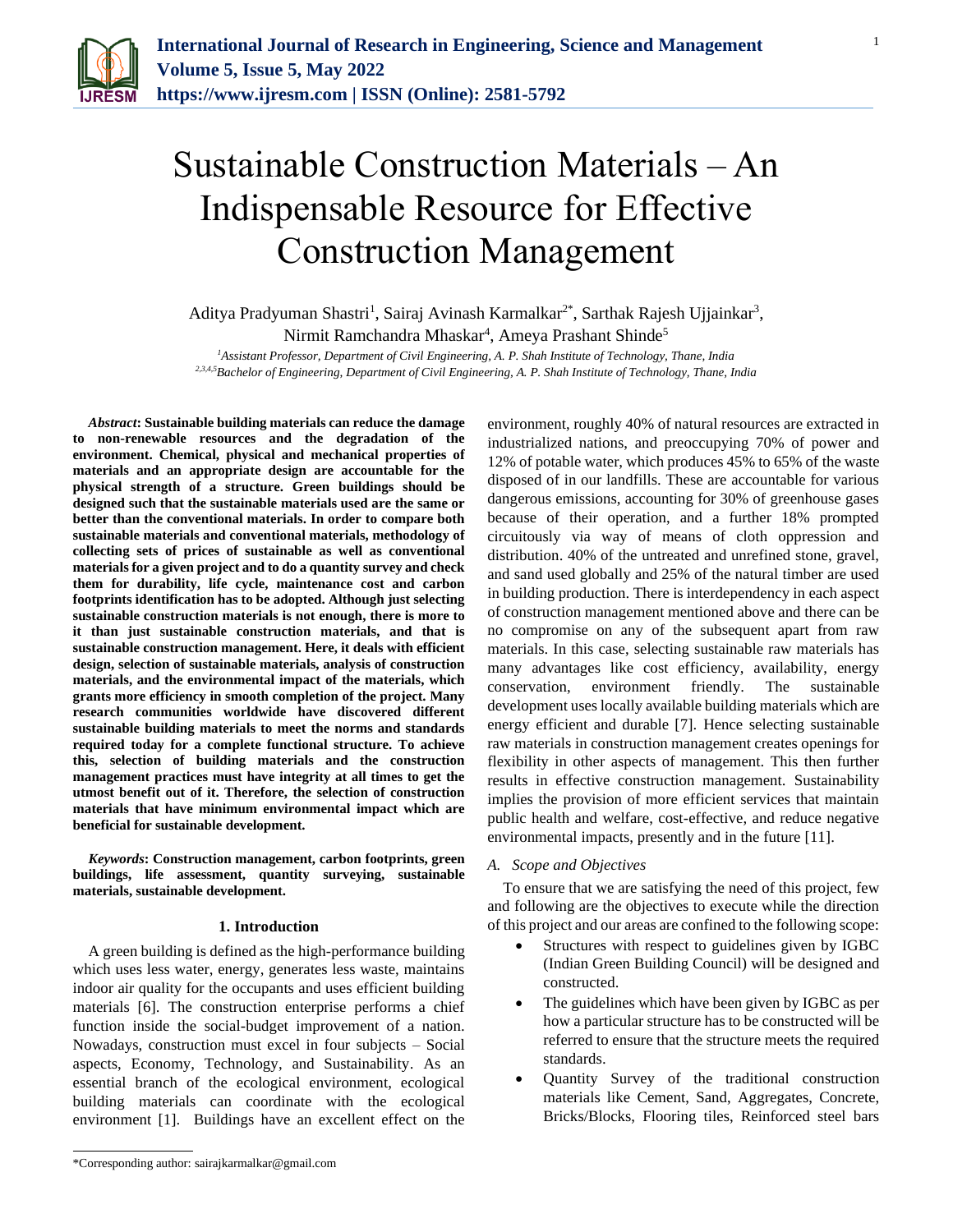| <b>Conventional</b>  | <b>Rate (Rupees)</b>        | Cost comparison and replacement for conventional construction materials<br><b>Sustainable Materials</b> | <b>Rate (Rupees)</b>                             |
|----------------------|-----------------------------|---------------------------------------------------------------------------------------------------------|--------------------------------------------------|
| <b>Materials</b>     |                             | (Replacement)                                                                                           |                                                  |
| Cement               | ₹330 /- bag of 50 kg        | Fly ash cement                                                                                          | Fly ash ₹350/- bag of 50 kg                      |
| Sand                 | ₹3,300 /-cu. m.             | Sand                                                                                                    | ₹3,300 /- cu. m.                                 |
| Aggregate            | ₹ 580/- ton                 | Reclaimed aggregates                                                                                    | Recycled Concrete Aggregate at ₹420 /- ton       |
| Reinforcements       | ₹55 /- kg                   | Reclaimed steel                                                                                         | Recycled steel - ₹47 /- kg                       |
| <b>Stirrups</b>      | ₹55 /- kg                   | Recycled steel                                                                                          | Recycled steel - ₹47 /- kg                       |
| Plaster interior     | ₹670 /- bag of 25 kg        | Clay plaster                                                                                            | Building supply stores – as low as ₹600 /- 25 kg |
|                      |                             |                                                                                                         | bag                                              |
|                      |                             |                                                                                                         | Online – as high as ₹550 /- 25 kg bag plus       |
|                      |                             |                                                                                                         | shipping                                         |
| Plaster exterior     | ₹4,900 /- metric ton        | Gypsum plaster                                                                                          | ₹6,000 /- metric ton                             |
| <b>Bricks</b>        | ₹3,090/- Cubic meter        | <b>AAC Block</b>                                                                                        | ₹3,400 /- Cubic meter                            |
| Paint exterior       | ₹480 /- litre               | Non-VOC paint                                                                                           | ₹370 /- litre                                    |
| Paint interior       | ₹480 /- litre               | Non-VOC paint                                                                                           | ₹370 /- litre                                    |
| Windows and openings | ₹3,500 /- unit              | Insulated Glass and recycled wood                                                                       | ₹3,500 /- unit                                   |
| Lightings            | ₹125 /- unit                | Low watt led                                                                                            | ₹190/- unit                                      |
| Plumbing fittings    | ₹50 to ₹700 /- fitting      | PPR fittings                                                                                            | ₹200 /- fitting                                  |
| Flooring             | Ceramic tiles ₹480 /- meter | Terrazzo                                                                                                | ₹250 /- meter square                             |
|                      | square                      |                                                                                                         |                                                  |

Table 1 comparison and replacement for conventional construction materials

will be carried out.

- Alternate sustainable construction materials will be found out to replace the traditional construction materials, those sustainable materials will be checked for various requirements.
- Traditional construction materials and sustainable construction materials will be compared in terms of their strength, durability, affordability, ease of application, effects on the environment, ease of availability, maintenance cost, resistance against climatic changes, duration of construction, availability of workers required for construction.
- After the detailed comparison, if a particular sustainable construction material is equivalent or better than the traditional construction material then it will be used for construction.

# **2. Data Collection**

- *A. Sustainable Construction Materials*
- *1) Sustainable construction materials used for interior and exterior work*
	- Polyurethane rigid foam sheets
	- Cork sheets
	- Rammed earth wall
	- Terrazzo tiles/blocks
	- Sheep wool
	- Reclaimed wood
	- Recycled plastic
	- Mycelium blocks
- *2) Modern sustainable construction materials*
	- Ashcrete blocks
		- Hempcrete blocks
		- Ferrock blocks
		- Timbercrete [10]
		- Reclaimed steel bars
		- Precast concrete slabs
		- Cement made out of plastic
- *3) Traditional sustainable construction materials*
	- Bamboo
	- Straw bales [12]
	- Thatched roof
- *B. Life assessment of Conventional and Sustainable Construction Materials*
	- 1. Cement Cement has a three-month shelf life.
	- 2. Concrete Concrete should endure up to 100 years if properly cared for in big-scale constructions such as skyscrapers.
	- 3. Ceramic tiles Ceramic tiles may not have the same longevity as porcelain tiles as ceramic tiles last between 3 to 20 years under normal circumstances.
	- 4. Wood If 100-year-old wood ash is repaired and cared for properly, it has the potential to last another 100 years.
	- 5. Glass Glass has a lengthy life lifetime, generally reaching 25 years.
	- 6. Plaster of Paris A POP fake ceiling may easily survive for 15-20 years if there is no external damage.
	- 7. Plastics Life expectancy of plastic materials is 400- 500 years.
	- 8. Steel The average life span is estimated 15 to 20 years for Structural Steel structures.
	- 9. Carbon Fibre Carbon fibre parts are expected to survive for more than 50 years, according to experts.
	- 10. Rigid foam Rigid foam insulation has a lifespan of 100 years or more due to its hardness and water resistance.
	- 11. Earth clay Brick structures are designed to survive 100 years or more, according to the International Association of Certified Home Inspectors (IACHI).
	- 12. Autoclaves Aerated Concrete Blocks According to AAC-India, AAC blocks have a life expectancy of over 100 years.
	- 13. Bricks Bricks are designed to survive generations. The typical lifespan of a brick structure is believed to be more than 100 years.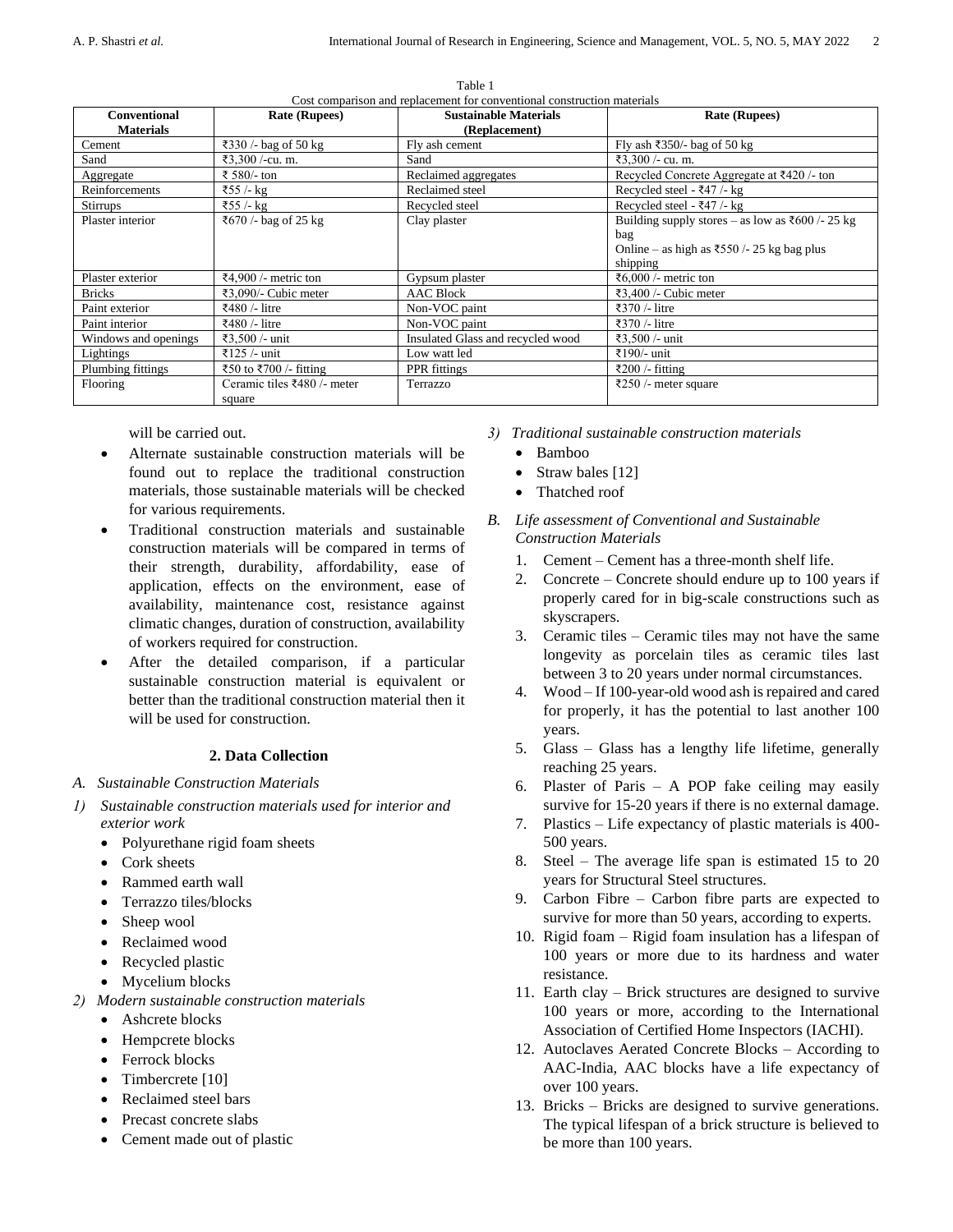- 14. Ashcrete Ashcrete has a shelf life of 5months.
- 15. Hempcrete Hempcrete has a life span of more than 100 years.
- 16. Ferrock Ferrock has a long life as it has 100 years' life expectancy.

### **3. Methodology**

- *A. Site Selection Report*
	- Name of Construction firm Gurudutt Developers.
	- Name of Project Sarvoday Apex  $(2 \text{ Towers}) (G+15)$ .
	- Locality Kalyan Station.
	- Date of visit 30/9/2021.
	- Objective of visit To know about the materials required for construction.
	- Proprietor Praful Shah.
	- Site Engineer Bhushan Kadam.
	- Land cost ₹2,500/- Sq. Ft.
	- Cost of construction ₹2,000/- Sq. Ft.

From table 2, the total approximate cost of materials required for 15 floors is ₹ 62,115,010.

From table 3, the total approximate cost of materials required for 15 floors is ₹ 56,094,190.

For table 3, Name of Project – Sarvoday Apex.

Location – Station Road, Kalyan (West) – 421301.

*B. Green Building Certification*

*1) Process of LEED certification*

The following are the primary phases in the LEED certification process:

- 1. Determine your desired degree of LEED certification you want.
- 2. Choose the appropriate LEED rating system based on USGBC recommendations.
- 3. Begin and register your project.
- 4. Submit your completed application along with information on the credits you earned for your building or project.

| Table 2                                           |                                       |                                           |                                       |  |
|---------------------------------------------------|---------------------------------------|-------------------------------------------|---------------------------------------|--|
| Quantity surveying of conventional materials used |                                       |                                           |                                       |  |
| <b>Item used in Construction</b>                  | <b>Approximate Quantity per floor</b> | <b>Approximate Quantity for 15 floors</b> | Cost for 15 floors (in $\bar{\tau}$ ) |  |
| Cement                                            | $1,500$ bags                          | 22,500 bags                               | $7.425,000$ ₹                         |  |
| Sand                                              | 3,600 cubic feet                      | 54,000 cubic feet                         | 5.045.700 ₹                           |  |
| Aggregates                                        | 2.700 cubic feet                      | 40,500 cubic feet                         | $234.900$ ₹                           |  |
| <b>Bricks</b>                                     | $32,000$ no's                         | $480,000$ no's                            | 2,966,400 ₹                           |  |
| Reinforcements                                    | $41,038 \text{ kg}$                   | 615,570 kg                                | 33,856,350₹                           |  |
| Stirrups                                          | $200 \text{ kg}$                      | $3,000 \text{ kg}$                        | 165,000 ₹                             |  |
| Plaster interior                                  | 260 litres                            | 3.900 litres                              | 104.520 ₹                             |  |
| <b>Plaster Exterior</b>                           | 210 litres                            | 3.150 litres                              | $97.040 \;$ ₹                         |  |
| Paint Interior                                    | 256 litres                            | 3.840 litres                              | 1,843,200 ₹                           |  |
| Paint Exterior                                    | 200 litres                            | 3.000 litres                              | $1.444.000 \; ₹$                      |  |
| Flooring                                          | 560 no's of 2Ft. X 2Ft. Tiles         | 8,400 no's of 2Ft. X 2Ft. Tiles           | 15,480,000₹                           |  |
| Plumbing                                          | 56 no's of fittings                   | 804 no's of fittings                      | $281.400$ ₹                           |  |

#### Table 3

| <b>Replaceable Items used in Construction</b> | <b>Approximate Quantity per floor</b> | <b>Approximate Quantity for 15 floors</b> | Cost for 15 floors (in $\bar{x}$ ) |
|-----------------------------------------------|---------------------------------------|-------------------------------------------|------------------------------------|
| Fly Ash Cement                                | 1,500 bags                            | 22,500 bags                               | $7,875,000$ ₹                      |
| Sand                                          | 3,600 cubic feet                      | 54,000 cubic feet                         | 5,045,700 ₹                        |
| Reclaimed aggregates                          | 2,700 cubic feet                      | 40,500 cubic feet                         | $180,100$ ₹                        |
| <b>AAC</b> blocks                             | $32,000$ no's                         | $480,000$ no's                            | $3,264,000$ ₹                      |
| Reclaimed steel                               | $41,038 \text{ kg}$                   | 615,570 kg                                | 28,931,790₹                        |
| Recycled steel                                | $200 \text{ kg}$                      | $3,000 \text{ kg}$                        | $141,000$ ₹                        |
| Clay plaster                                  | 260 litres                            | 3,900 litres                              | 93,600 ₹                           |
| Gypsum plaster                                | 210 litres                            | 3,150 litres                              | $108,900$ ₹                        |
| Non-VOC paint                                 | 256 litres                            | 3.840 litres                              | $1,420,800$ ₹                      |
| Non-VOC paint                                 | 200 litres                            | 3,000 litres                              | $1,110,000$ ₹                      |
| Terrazzo                                      | 560 no's of 2Ft. X 2Ft. Tiles         | 8,400 no's of 2Ft. X 2Ft. Tiles           | $7,762,500$ ₹                      |
| PPR fitting                                   | 56 no's of fittings                   | 804 no's of fittings                      | 160,800 ₹                          |

| Table 3<br>Comparison in cost of maintenance  |                                                       |                                                      |  |
|-----------------------------------------------|-------------------------------------------------------|------------------------------------------------------|--|
| <b>Parameters</b>                             | Maintenance cost per year of conventional<br>building | Maintenance cost per year of sustainable<br>building |  |
| Maintenance cost per Sq. Ft.                  | $2.5 \xi$                                             | $2$ ₹                                                |  |
| Area of 2BHK flat                             | 1000 Sq. Ft.                                          | 1000 Sq. Ft.                                         |  |
| Maintenance Cost per year                     | 30,000 ₹                                              | $24,000$ ₹                                           |  |
| Total number of 2BHK flats                    | 60                                                    | 60                                                   |  |
| Total maintenance cost of 2BHK flats per year | 1.800.000 ₹                                           | $1,440,000$ ₹                                        |  |
| Area of 3BHK flat                             | 1495 Sq. Ft.                                          | 1495 Sq. Ft.                                         |  |
| Maintenance cost per year                     | $44.850$ ₹                                            | 35,880 ₹                                             |  |
| Total number of 3BHK flats                    | 30                                                    | 30                                                   |  |
| Total maintenance cost of 3BHK per year       | 1,345,500 ₹                                           | $1,076,400$ ₹                                        |  |
| Total maintenance cost of building per year   | 3,145,500 ₹                                           | $2.516,400$ ₹                                        |  |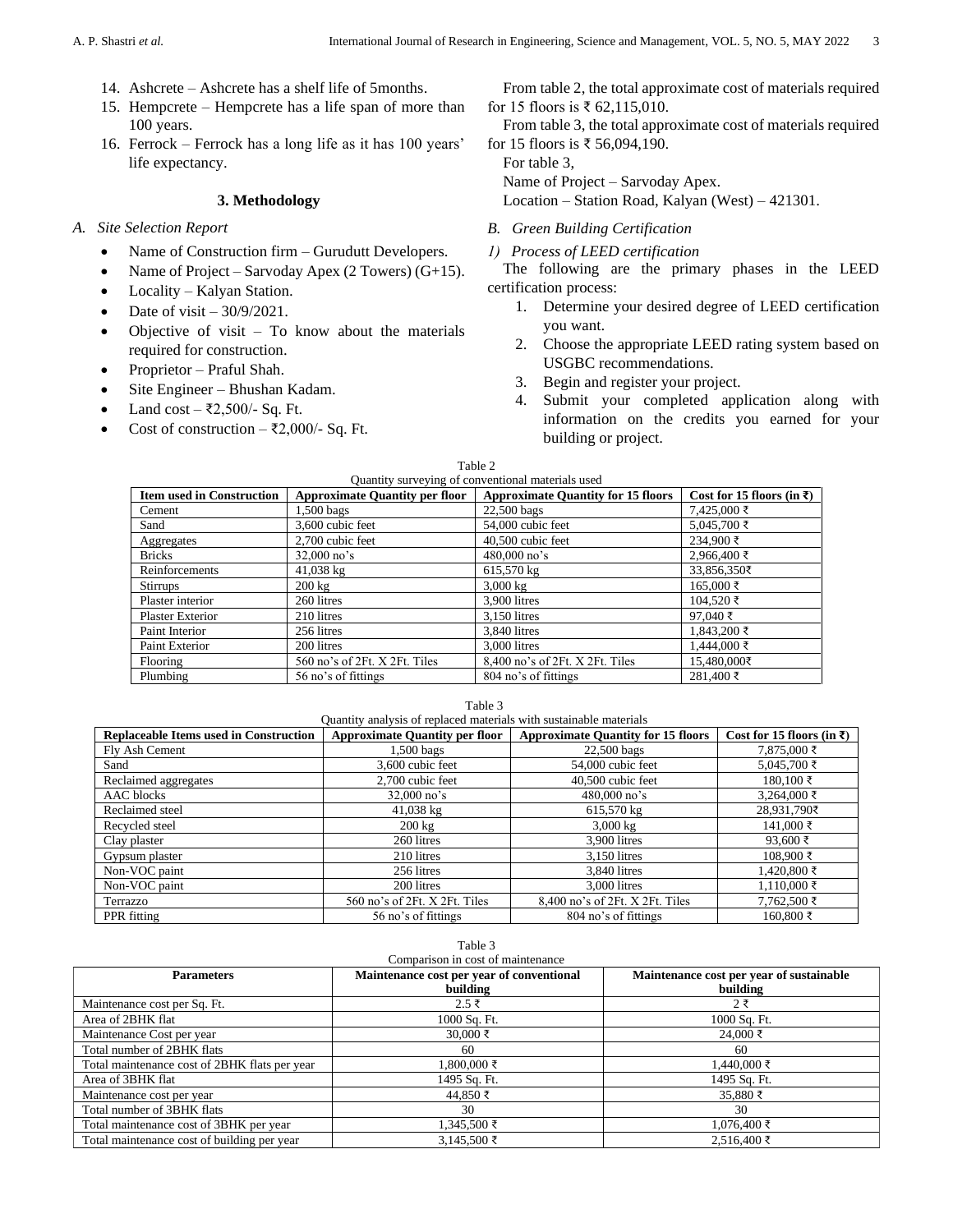- 5. To begin your LEED certification, you must pay a fixed certification cost as well as a registration fee.
- 6. Your application is evaluated based on the number of points earned in each area.
- 7. Certification is given based on the level you have attained.

Buildings and homes are given up to 110 points based on a point scoring system that is generally divided into categories – from basic sustainable design to a framework that uses the least amount of energy possible, which also reflects the level or extent of green building construction methods and sustainable construction materials incorporated in the project. The more points obtained, the higher the level of LEED certification. According to the USGBC, there are four levels of LEED certification:

- LEED Certified:  $-40$  to 49 points.
- LEED Silver:  $-50$  to 59 points.
- LEED Gold:  $-70$  to 79 points.
- LEED Platinum:  $-80+$  points.

## *2) Process of IGBC certification*

The following are the primary phases in the IGBC certification process:

- 1. First step is to registers in IGBC to gain access of the essential papers, formats, critical communications and information.
- 2. After registration, the project team may begin producing documentation and computations to meet necessary requirements and credit submission criteria.
- 3. After reviewing all of the project team's documentation and specifications, IGBC assigns a final rating to the project.  $T = 1$

The rating levels are as follows:

- Certified: Best Practices.
- Silver: Outstanding Practices.
- Gold: National Performance.
- Platinum: Global/International Excellence.

IGBC allows project paperwork to be provided in two stages.

- Initial Document Submission.
- Final Document Submission.

## **4. Outcomes and Results**

- *A. Cost, Quality, Maintenance of Sustainable Construction Materials*
	- On comparing the initial costs of both sustainable as well as conventional building materials, the short-term costs of the conventional building materials are lower than that of sustainable construction materials.
	- Although the short-term costs do not justify the longterm costs of the sustainable construction materials, which are substantially lower than that of conventional building materials.
	- The Qualities of sustainable construction materials was found out to be better than conventional building materials in durability and life cycle assessment.
	- The Quality of sustainable construction materials are equal to or better than their replaced conventional building materials.
	- In the maintenance cost comparison, the maintenance cost of a conventional building is substantially higher than that of a sustainable building.

| Carbon footprints of conventional and sustainable construction materials |                                                                                                                                                                                                                                                                    |  |  |
|--------------------------------------------------------------------------|--------------------------------------------------------------------------------------------------------------------------------------------------------------------------------------------------------------------------------------------------------------------|--|--|
| <b>Materials</b>                                                         | <b>Carbon footprints identification</b>                                                                                                                                                                                                                            |  |  |
| Cement                                                                   | 900 kg of CO <sub>2</sub> are generated for the composition of every ton of cement, accounting for 88% of the emissions.                                                                                                                                           |  |  |
| Concrete                                                                 | In 2019, the specified mix value for concrete was 72.5 kg $CO2$ ton. The $CO2$ emissions from concrete + reinforcement is 80.2 kg<br>$CO2/ton$ , a 15% decrease (from 94.7 kg $CO2/-ton$ ) from the first year of reporting in 2009.                               |  |  |
| Glass                                                                    | The $CO2$ emissions from flat glass manufacturing are 3.08 kg $CO2$ - kg.                                                                                                                                                                                          |  |  |
| Wool                                                                     | By dry weight, wood contains around 50% carbon that would otherwise be discharged back into the atmosphere.                                                                                                                                                        |  |  |
| Plastic                                                                  | (LDPE or PET, polyethylene) has a carbon footprint of roughly 6 kg CO2/- kilograms of plastic. Plastic shopping bag of almost 1<br>kg emits around 33 grams of $CO2$                                                                                               |  |  |
| Ceramic                                                                  | CO <sub>2</sub> emissions in the ceramic tile industry reached 180000 ton/- year. Spray drying generates 26% of total CO <sub>2</sub> emissions, whereas<br>the burning process emits 57%.                                                                         |  |  |
| Steel                                                                    | In 2020, every metric ton of steel produced resulted in 1.85 metric tons of CO <sub>2</sub> being discharged into the sky.                                                                                                                                         |  |  |
| Rigid foam insulation                                                    | 900 kg of $CO2$ are generated for the composition of every ton of cement, accounting for 88% of the emissions.                                                                                                                                                     |  |  |
| Carbon Fibre                                                             | According to the study, overall greenhouse gas (GHG) emissions for virgin carbon fibre amount 29.45 metric tonnes CO2/- tonne<br>of CF, compared to 4.65 metric tonnes $CO2$ tonne RCF generated via recycled Ferro carbons manufacture.                           |  |  |
| Hempcrete                                                                | Hempcrete is $0.2 - 2.0$ MPa and 280 kg of CO <sub>2</sub> /m3 during its lifetime.                                                                                                                                                                                |  |  |
| <b>AAC Blocks</b>                                                        | One square foot of carpet emits $1.5$ kg of CO <sub>2</sub> .                                                                                                                                                                                                      |  |  |
| Gypsum plaster                                                           | The CO <sub>2</sub> figure excludes the biogenic carbon dioxide emissions and sequestered carbon.                                                                                                                                                                  |  |  |
|                                                                          | $CO2e g/kg - 243.2$                                                                                                                                                                                                                                                |  |  |
|                                                                          | CO <sub>2</sub> fossil g/kg - 230                                                                                                                                                                                                                                  |  |  |
|                                                                          | CH4 g/kg-0.47                                                                                                                                                                                                                                                      |  |  |
|                                                                          | N2O $g/kg - 4.7 x 10-3$                                                                                                                                                                                                                                            |  |  |
|                                                                          | CO <sub>2</sub> uptake g/kg - 0                                                                                                                                                                                                                                    |  |  |
| Earth Clay                                                               | Using sun-dried bricks instead of burnt bricks can save up to 5907 kg CO <sub>2</sub> e (in CO <sub>2</sub> emissions) and 5305 MJ of embodied energy<br>for every 1000 bricks produced.                                                                           |  |  |
| Ferrock                                                                  | Ferrock generates carbon dioxide during manufacturing, but the amazing part about this material is that it absorbs CO <sub>2</sub> as it<br>hardens.                                                                                                               |  |  |
| <b>Bricks</b>                                                            | The average carbon footprint of bricks created is estimated to be 195 g CO2/- kg of burnt brick and 162 g CO2/- kg of fired brick,<br>depending on whether CO <sub>2</sub> emissions from biofuel burning and raw material transportation are included or removed. |  |  |
| Terrazzo                                                                 | Terrazzo medium grain tiles are LEED approved and include up to 80% waste recycled content from the marble and stone industry.                                                                                                                                     |  |  |
| Ashcrete                                                                 | The quantity of $CO2$ emitted during the production of a percentage of fly ash is still over 90% less than that created during the                                                                                                                                 |  |  |
|                                                                          | production of the same proportion of cement.                                                                                                                                                                                                                       |  |  |

| 1 apie 4                                                                |  |  |  |  |
|-------------------------------------------------------------------------|--|--|--|--|
| arbon footprints of conventional and sustainable construction materials |  |  |  |  |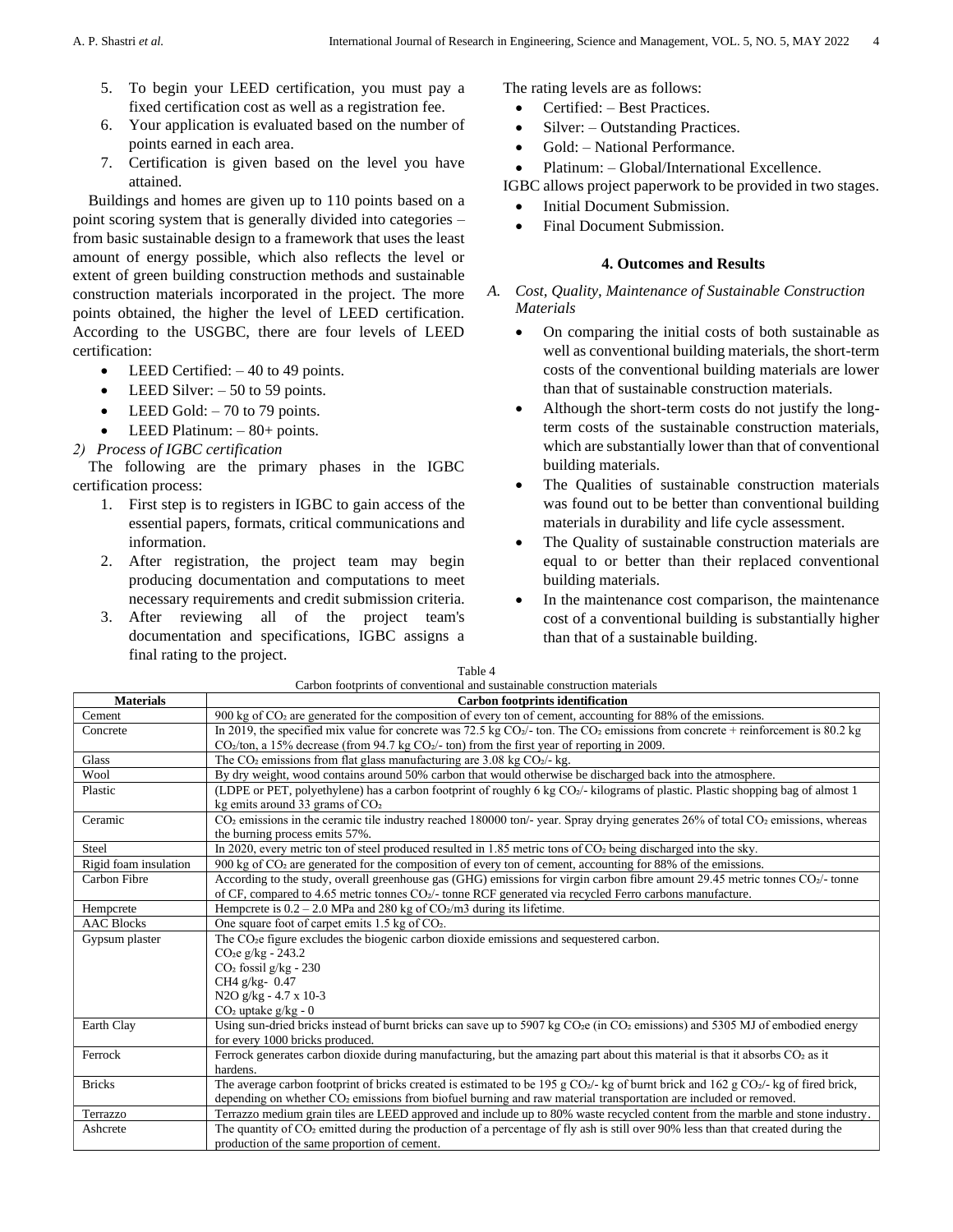## *B. Advantages of Green Building Certifications*

The advantages of Green Building Certification are as follows:

- Exceptional resale value.
- Reduced operating costs.
- Tax concessions and funding possibilities.
- Structural benefits.
- Compliance rebates have been simplified.
- Higher rates of occupancy.
- Increased rental rates.
- Increased asset value and risk reduction.
- Tenant contentment.
- Possibilities for local and national recognition.
- Built to last.
- Governmental regulations are maintained.
- *C. Environmental, Economic and Social Benefits*
	- Improve and safeguard occupant health.
	- Enrich and conserve biodiversity and ecosystems.
	- Enhance your aesthetic characteristics.
	- Natural resources can be preserved and restored.
	- Raise the standard of living and monetary viable.
	- Reusing building materials lowers operational costs which also boosts tenant productivity.
	- Reduces liability.
	- Alleviate the workload on local infrastructure and maintain a healthy lifestyle.
	- Reduce toxic waste emissions, pollutions and environmental degradation.
	- Reduce reliance on non renewable sources such as fossil fuels.



Fig. 1. Cost comparison of construction materials used on site



Fig. 2. Maintenance cost of construction materials

# **5. Conclusion**

Sustainability is progressively turning into a key thought of building professionals, approach creators, and industry alike since the globe is moving towards zero-vitality construction [3]. Sustainable building materials are of high performance. Based on the above data processing, it can be seen that the building that has been implementing green building will release operational costs and environmental costs efficiently [4]. These usually come from renewable sources, or can be recycled easily. Such options are generally cheaper than conventional materials, but even when more expensive, they often generate energy savings for the property owner. Materials are the key to sustainability in the built environment and innovative new materials will allow architects and engineers to build structures that have greater value as they are more pleasing to use, live in or look at, healthier and much more sustainable [7]. At the same time, they maintain and sometimes exceeds building quality standards. The building sector is best placed to lower greenhouse emissions, when compared to other large emitters – according to the UN Environment Program. There's actually potential for the construction sector to act as a carbon sink in the future i.e., absorbing and storing carbon rather than releasing it into the atmosphere. Building with recycled steel, which keeps its properties even after being recycled multiple times where there's no loss of quality. And amazingly, 75% less energy is used every time that steel is repurposed as a building material.

#### **References**

- [1] X. Zhu, "Study on the Selection and Application of Environmental Protection Materials in Contemporary Architecture from the Perspective of Phenomenology," in *IOP Conference Series: Earth and Environmental Science*, 787 012184, July 2021.
- [2] N. F. A. Ahmad, S. H. Ahmad, M. I. E. Mokhtarruddin, and S. N. Sapian, "The Application of Recycled Materials in Construction Building: A Brief Review," in *Multidisciplinary Applied Research and Innovation*, vol. 2, no. 1, pp. 103–110, Nov. 2020.
- [3] A. F. Abdelfattah, "Sustainable development practices and its effect on green buildings," in *IOP Conf. Series: Earth and Environmental Science*, 410 012065, September 2020.
- [4] D. K. Baringin, M. T. Samosir, E. Murwaningsari, Y. Augustine, and S. Mayangsari, "Benefits of Green building for cost efficiency," in *International Journal of Financial, Accounting, and Management*, vol. 1, no. 4, pp. 209-219, May 2020.
- [5] Z.-J. Liu, P. Pypłacz, M. Ermakova, and P. Konev, "Sustainable Construction as a Competitive Advantage," in Sustainability, vol. 12, no. 15, p. 5946, Jul. 2020.
- [6] K. N. Sheth, "Sustainable building materials used in green buildings," in *9th International Conference on Engineering and Business Education (ICEBE) and 6th International Conference on Innovation and Entrepreneurship (ICIE)*, 016.
- [7] K. M. Patil and M. S. Patil, "Sustainable Construction Materials & Technology in Context with Sustainable Development," in *International Journal of Engineering Research and Technology*, vol. 10, no. 1, pp. 112- 117, 2017.
- [8] S. Neha, D. Ali, and S. B. Bhutekar, "Comparative study of Estimate between Conventional building and Green building," in I*nternational Journal of Advance Research in Science and Engineering*, vol. 6, no. 9, pp. 467-471, Sept. 2017.
- [9] A. Singh, A. Pandey, V. Srivastava, "Smart and Eco-friendly construction materials," in National *Conference on Environment Friendly Materials & Technologies and Efficient Energy Consumption*, September 2017.
- [10] M. V. Kumar, L. V. Kumar, S. S. Uddayappan, R. Y. Raj, and S. S. Babu, Study on Strength of Timbercrete Blocks," in *International Research Journal of Engineering and Technology*, vol. 6, no. 3, March 2019.